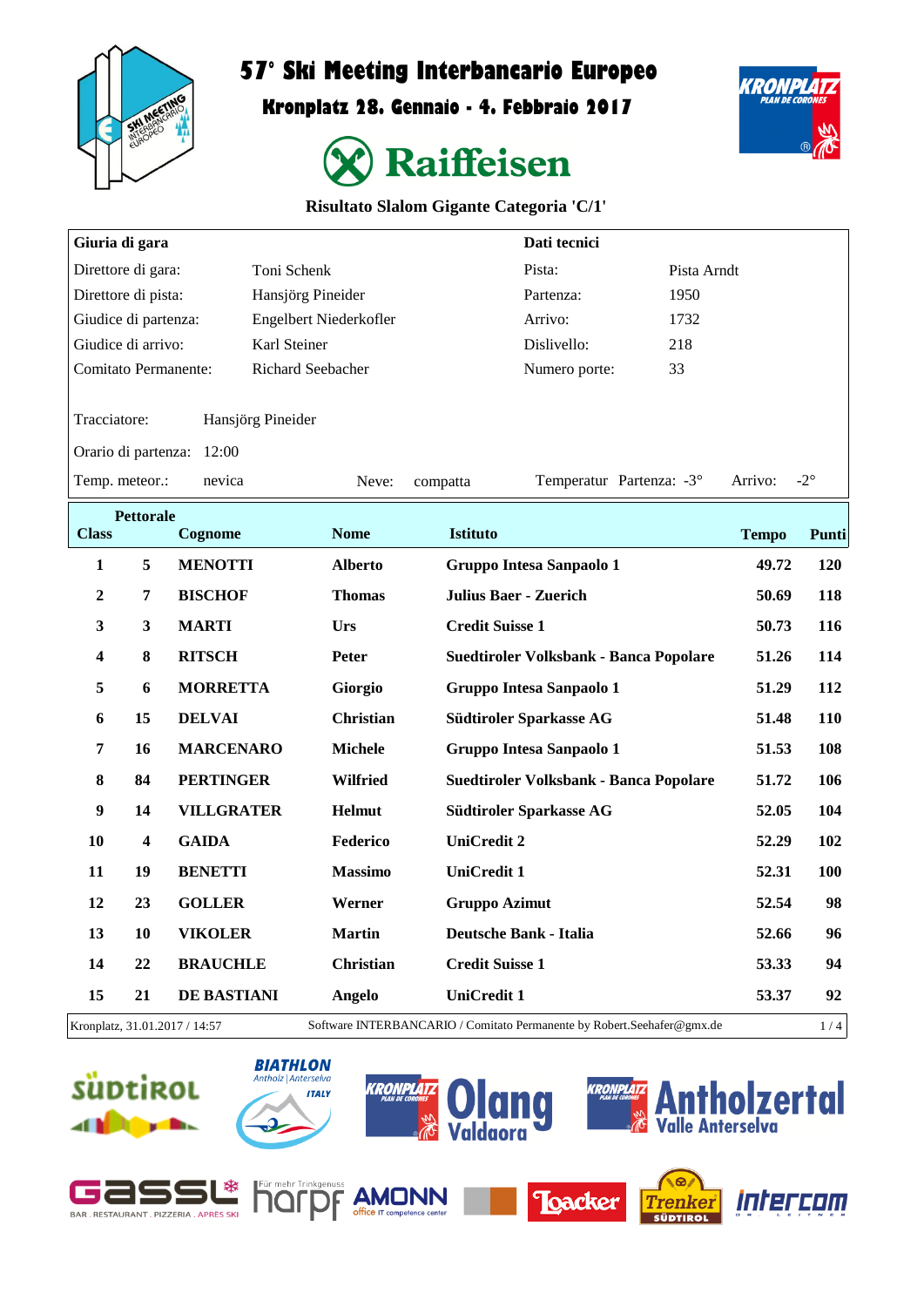## **Risultato Slalom Gigante Categoria 'C/1'**

| <b>Class</b> | <b>Pettorale</b> | Cognome               | <b>Nome</b>  | <b>Istituto</b>                          | <b>Tempo</b> | Punti |
|--------------|------------------|-----------------------|--------------|------------------------------------------|--------------|-------|
| 16           | 45               | <b>SCHAFFENBERGER</b> | Marc         | Julius Baer - Zuerich                    | 53.46        | 90    |
| 17           | 13               | <b>ERNI</b>           | Renzo        | <b>Bank Vontobel AG 1</b>                | 53.56        | 88    |
| 18           | 31               | <b>KUZENKO</b>        | Nikolai      | Deutsche Bank AG                         | 53.58        | 86    |
| 19           | 11               | <b>MARTENSON</b>      | Ulf          | <b>SEB</b>                               | 53.59        | 84    |
| 20           | 43               | <b>CANZIANI</b>       | Roman        | Julius Baer - Zuerich                    | 53.74        | 82    |
| 20           | 26               | <b>DRAPPO</b>         | Lucio        | Gruppo Intesa Sanpaolo 2                 | 53.74        | 82    |
| 22           | 25               | <b>PLAGA</b>          | Stefan       | <b>Allianz Bank</b>                      | 53.84        | 78    |
| 23           | 105              | <b>OBERHOFER</b>      | Franz        | Raiffeisenkasse Schnals                  | 54.10        | 76    |
| 24           | $20\,$           | DI CICCO              | Gianluca     | Gruppo Intesa Sanpaolo 1                 | 54.29        | 74    |
| 25           | 40               | <b>PENDL</b>          | Michael      | Sparkasse Kitzbuehel                     | 54.32        | 72    |
| 26           | 42               | <b>KORBAR</b>         | Tomaz        | DBS d.d. Ljubljana                       | 54.50        | 70    |
| 27           | 34               | <b>REMONDINI</b>      | Elio         | UniCredit 3                              | 54.77        | 68    |
| 28           | 18               | <b>WEILER</b>         | Bernd        | Volksbank Esslingen                      | 54.89        | 66    |
| 29           | 30               | <b>MAZZONI</b>        | Luca         | UniCredit 3                              | 54.91        | 64    |
| 30           | 24               | <b>METZGER</b>        | Ralf         | Landesbank Baden-Wuerttemberg            | 54.98        | 62    |
| 31           | 36               | <b>GRANITO</b>        | Federico     | UniCredit 2                              | 55.11        | 60    |
| 32           | 39               | <b>HAUSER</b>         | Franz        | Sparkasse Schwaz AG                      | 55.18        | 58    |
| 33           | 55               | <b>JENNY</b>          | Alain        | <b>Bank Vontobel AG 1</b>                | 55.33        | 56    |
| 33           | 38               | <b>FLORIS</b>         | Fabio        | Gruppo Intesa Sanpaolo 2                 | 55.33        | 56    |
| 35           | 51               | <b>GOTTI</b>          | Ermanno      | <b>UBI Banca Gruppo 1</b>                | 55.45        | 52    |
| 36           | 50               | <b>POGGIO</b>         | Luca         | UniCredit 3                              | 55.60        | 50    |
| 37           | 29               | <b>BRUCKMAIER</b>     | Klaus        | HypoVereinsbank München 1                | 55.81        | 48    |
| 37           | 28               | <b>BARBIST</b>        | Hubert       | Raiffeisen-Landesbank Tirol AG           | 55.81        | 48    |
| 39           | 77               | <b>CORNE</b>          | Laurent      | Groupe BPCE Sports 1                     | 56.31        | 44    |
| 40           | 32               | <b>HUTER</b>          | Thomas       | Tiroler Sparkasse Bank AG                | 56.42        | 42    |
| 41           | 47               | <b>BRITT</b>          | Peter        | UBS AG 1                                 | 56.43        | 40    |
| 42           | 58               | <b>JOCHER</b>         | Hubert       | Suedtiroler Volksbank - Banca Popolare   | 56.50        | 38    |
| 43           | 41               | <b>OBERDACHER</b>     | Manfred      | Sparkasse Schwaz AG                      | 56.74        | 36    |
| 44           | 37               | <b>POLIZZI</b>        | Nicola       | UniCredit 1                              | 56.75        | 34    |
| 45           | 95               | <b>PEYER</b>          | Andres       | Credit Suisse 2                          | 57.08        | 32    |
| 46           | 44               | <b>MEYER</b>          | Manfred      | Deutsche Bank AG                         | 57.22        | 30    |
| 47           | 52               | <b>PESCIONI</b>       | Francesco    | Gruppo Banca Monte dei Paschi di Siena 1 | 57.84        | 28    |
| 48           | 54               | <b>DUDLE</b>          | Pascal       | <b>Bank Vontobel AG 1</b>                | 58.39        | 26    |
| 49           | 53               | <b>FAESSLER</b>       | Daniel       | <b>UBS AG 1</b>                          | 58.51        | 24    |
| 50           | 49               | <b>OLSEN</b>          | Morten Andre | Nordea 1                                 | 58.54        | 22    |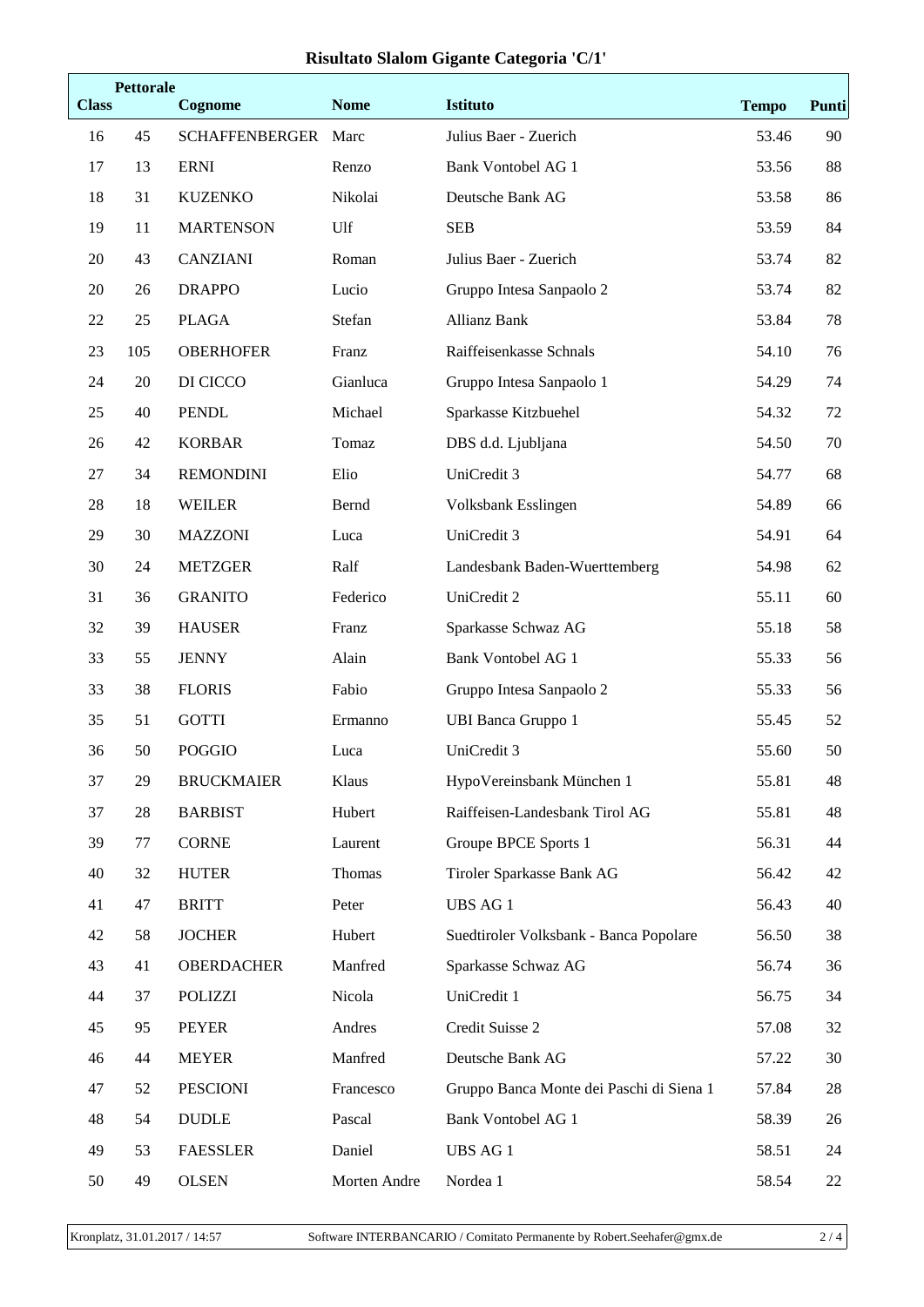## **Risultato Slalom Gigante Categoria 'C/1'**

| <b>Class</b> | <b>Pettorale</b> | Cognome                   | <b>Nome</b> | Istituto                                 | <b>Tempo</b> | Punti            |
|--------------|------------------|---------------------------|-------------|------------------------------------------|--------------|------------------|
| 51           | 69               | <b>GASSNER</b>            | Werner      | LGT Bank in Liechtenstein AG             | 58.64        | 20               |
| 52           | 63               | <b>NÖDLER</b>             | Ralf        | HypoVereinsbank München 1                | 59.05        | 18               |
| 53           | 89               | <b>WANNER</b>             | Roland      | <b>UBS AG1</b>                           | 59.07        | 16               |
| 54           | 94               | <b>SCHOEFFMANN</b>        | Don         | SKB - Societe Generale Group - Ljubljana | 59.31        | 14               |
| 55           | 107              | CORSARO                   | Andrea      | UniCredit 4                              | 59.43        | 12               |
| 56           | 33               | VIGANÒ                    | Filippo     | UniCredit 4                              | 59.45        | 10               |
| 57           | 66               | <b>NIGG</b>               | Andreas     | <b>Bank Vontobel AG 1</b>                | 59.52        | $8\,$            |
| 58           | 48               | <b>RAK</b>                | Matjaz      | DBS d.d. Ljubljana                       | 59.60        | 6                |
| 59           | 46               | <b>LIEBERHERR</b>         | Ronnie      | Raiffeisen Schweiz                       | 59.63        | $\overline{4}$   |
| 60           | 64               | <b>FACCHINI</b>           | Alessandro  | UniCredit 3                              | 1'00.21      | $\boldsymbol{2}$ |
| 61           | 57               | <b>IFLAND</b>             | Jürgen      | Kreissparkasse MSE                       | 1'00.32      | $\mathbf{1}$     |
| 62           | 59               | <b>MANZONE</b>            | Roberto     | UniCredit 2                              | 1'00.45      | $\mathbf{1}$     |
| 63           | 96               | LABETA-CABALIER Dominique |             | Groupe BPCE Sports 1                     | 1'00.84      | $\mathbf{1}$     |
| 64           | 73               | <b>TORESAN</b>            | Mauro       | Veneto Banca S.p.A.                      | 1'00.90      | $\mathbf{1}$     |
| 65           | 80               | <b>OLIVIERI</b>           | Stefano     | UniCredit 4                              | 1'01.26      | $\mathbf{1}$     |
| 66           | 67               | <b>MAASSEN</b>            | Lutz        | Deutsche Bank AG                         | 1'01.37      | $\mathbf{1}$     |
| 67           | 99               | <b>KERN</b>               | Johannes    | Stadtsparkasse Muenchen                  | 1'01.42      | $\mathbf{1}$     |
| 68           | 70               | <b>BAUDOUX</b>            | Patrick     | Landesbank Baden-Wuerttemberg            | 1'01.63      | $\mathbf{1}$     |
| 68           | 9                | <b>SCHWARZL HORST</b>     | Karl        | UniCredit 1                              | 1'01.63      | $\mathbf{1}$     |
| 70           | 61               | <b>FRICK</b>              |             | Christian Alexan Raiffeisenbank Reutte   | 1'01.78      | 1                |
| 71           | 60               | <b>BONA</b>               | Germano     | UniCredit 4                              | 1'01.82      | $\mathbf{1}$     |
| 72           | 56               | <b>HONISCH</b>            | Martin      | Credit Suisse 1                          | 1'01.91      | $\mathbf{1}$     |
| 73           | 68               | <b>MANTOVANI</b>          | Marco       | Banca Generali                           | 1'02.18      | $\mathbf{1}$     |
| 74           | 106              | <b>PATRONI</b>            | Giovanni    | Gruppo Credito Valtellinese              | 1'02.31      | $\mathbf{1}$     |
| 75           | 76               | <b>SETHER</b>             | Jørn-Erik   | Eika Bank Group                          | 1'02.57      | $\mathbf{1}$     |
| 76           | 104              | <b>BERSELLI</b>           | Fabio       | <b>BPER Banca 1</b>                      | 1'03.12      | $\mathbf{1}$     |
| 77           | 100              | <b>JOOS</b>               | Bernhard    | Credit Suisse 2                          | 1'03.16      | 1                |
| 78           | 82               | <b>BOZZOLI</b>            | Roberto     | Crédit Agricole Cariparma                | 1'03.19      | $\mathbf{1}$     |
| 79           | 79               | <b>NUSSBAUMER</b>         | Stefan      | Suedtiroler Volksbank - Banca Popolare   | 1'03.37      | $\mathbf{1}$     |
| 80           | 98               | <b>PINARDI</b>            | Marco       | Gruppo Banca Monte dei Paschi di Siena 1 | 1'04.00      | 1                |
| 81           | 78               | <b>ROCCA</b>              | Massimo     | Gruppo Intesa Sanpaolo 2                 | 1'04.20      | $\mathbf{1}$     |
| 82           | 101              | <b>KLOPF</b>              | Andreas     | VKB - Bank                               | 1'04.58      | $\mathbf{1}$     |
| 83           | 83               | <b>PERICO</b>             | Giuseppe    | <b>UBI Banca Gruppo 1</b>                | 1'05.14      | 1                |
| 84           | 86               | <b>LANG</b>               | Thomas      | Credit Suisse 1                          | 1'05.16      | $\mathbf{1}$     |
| 85           | 91               | <b>PLATZ</b>              | Gianni      | Raiffeisen Schweiz                       | 1'05.73      | $\mathbf{1}$     |